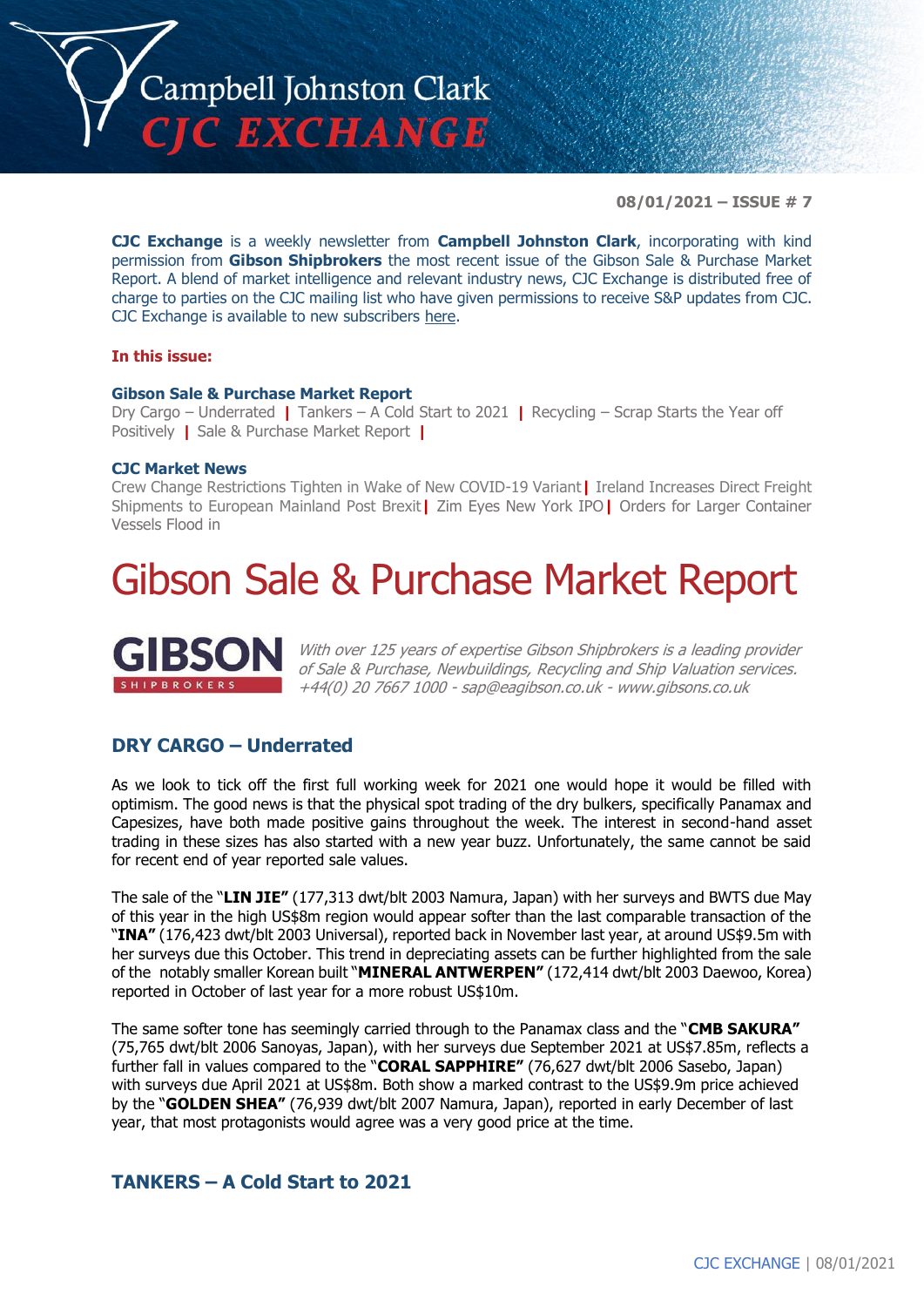

There's been little cheer in the crude market as we enter a new year with many uncertainties ahead both politically and from Covid-19 still holding back the global economy. As such, asset values remain relatively flat save for part-consideration of ships aging a year (on paper at least) such as the latest VLCC sale of the "**TSURUMI"** (300,609 dwt/blt 2003 IHI) at US\$24.6m to Chinese interests viewed against the "**SEA LION"** (318,778 dwt/blt 2003 Hyundai) sold before Christmas for close to US\$26m to a Middle Eastern buyer, albeit the latter only seeking Dry-Docking this year as opposed to the **"TSURUMI"** facing her Special Survey. Simultaneously, it's been surprising to hear of two rumoured 2003 built VLCC recycling sales this week, which despite of much improved recycling rates still equate to less than the foregoing trading sale levels. However, with rising recycling rates converging with a weak tanker market perhaps we can but hope to see more tonnage taken out of the market in 2021 to assist fleet fundamentals.

Late 2020 also saw a glut of suezmax sales in-between our reports, focused at predictable price levels in the vintage age bracket. That said, Ridgebury Tankers was reported to have picked up much younger scrubber fitted sisters "**AIAS"** and "**AMOUREUX"** (149,993 dwt/blt 2008 Universal) for an attractive US\$22.5m each.

#### **RECYCLING – Scrap Starts the Year off Positively**

Despite the ongoing challenges surrounding Covid, 2021 has begun positively for the recycling industry with price levels firming across the board. Bangladesh breakers appear to be making up for lost time as their rates are by far the highest throughout the Sub-Cont in the mid/high US\$ 400's range, and no doubt some spectators will now be asking if it will be possible for the magical US\$ 500 barrier to be crossed. Time will tell but with firming steel prices and a healthy demand we see no reason why this would change any time soon. It is also encouraging to see varying types of tonnage being reported sold ranging from VLCC's and Suezmax's to Capes and Panamaxes. A busy start to the year for the market and one which may well continue.

| <b>Vessel Name</b>        | <b>DWT</b> | <b>Built</b>     | Yard                        | <b>Buyers</b>                  | <b>Price</b><br>$(\frac{\epsilon}{m})$ | <b>Notes</b>                                        |  |  |
|---------------------------|------------|------------------|-----------------------------|--------------------------------|----------------------------------------|-----------------------------------------------------|--|--|
| <b>BULKERS</b>            |            |                  |                             |                                |                                        |                                                     |  |  |
| <b>NETADOLA</b>           | 208,900    | both 2017        | Jiangsu New<br>Yangzi (CHN) | <b>Maran Dry</b><br>Management | 38.2                                   | $BWTS +$<br>Scrubber<br>fitted.                     |  |  |
| <b>XANADU</b>             | 208,900    | <b>both 2017</b> | Jiangsu New<br>Yangzi (CHN) | <b>JP Morgan</b>               | 38.2                                   | $BWTS +$<br><b>Scrubber</b><br>fitted.              |  |  |
| KACHIDOKI + AZUL VICTORIA | 206,291    | both 2006        | Imabari Saijo<br>(JPN)      | Chinese buyer                  | 14.25<br>each                          | SS+BWTS<br>due<br>$6+12/2021.$<br><b>BBHP</b> deal. |  |  |
| LIN JIE                   | 177,313    | 2003             | Namura (JPN)                | <b>Undisclosed</b><br>buyer    | high 8                                 | DD+BWTS<br>due 5/21.                                |  |  |
| <b>DOUBLE HARMONY</b>     | 88,270     | 2010             | Imabari (JPN)               | <b>Undisclosed</b><br>buyer    | 12.7                                   | Coal carrrier.<br>DD due<br>4/21.                   |  |  |
| <b>CYL</b>                | 81,212     | 2017             | Jiangsu Jinling<br>(CHN)    | <b>Transocean</b>              | 20.6                                   | <b>BWTS fitted.</b><br>DD psd<br>3/20.              |  |  |
| <b>SAKIZAYA NOBLE</b>     | 80,982     | 2017             | <b>JMU Maizuru</b><br>(JPN) | Chronos<br><b>Shipping</b>     | 25.5                                   | <b>BWTS fitted.</b><br>Inc. 1 yr TC<br>attached.    |  |  |
| <b>CMB SAKURA</b>         | 75,765     | 2006             | Sanoyas (JPN)               | Chinese buyer                  | high 7s                                | SS+BWTS<br>due 9/21.                                |  |  |

#### **Gibson Sale & Purchase Market Report**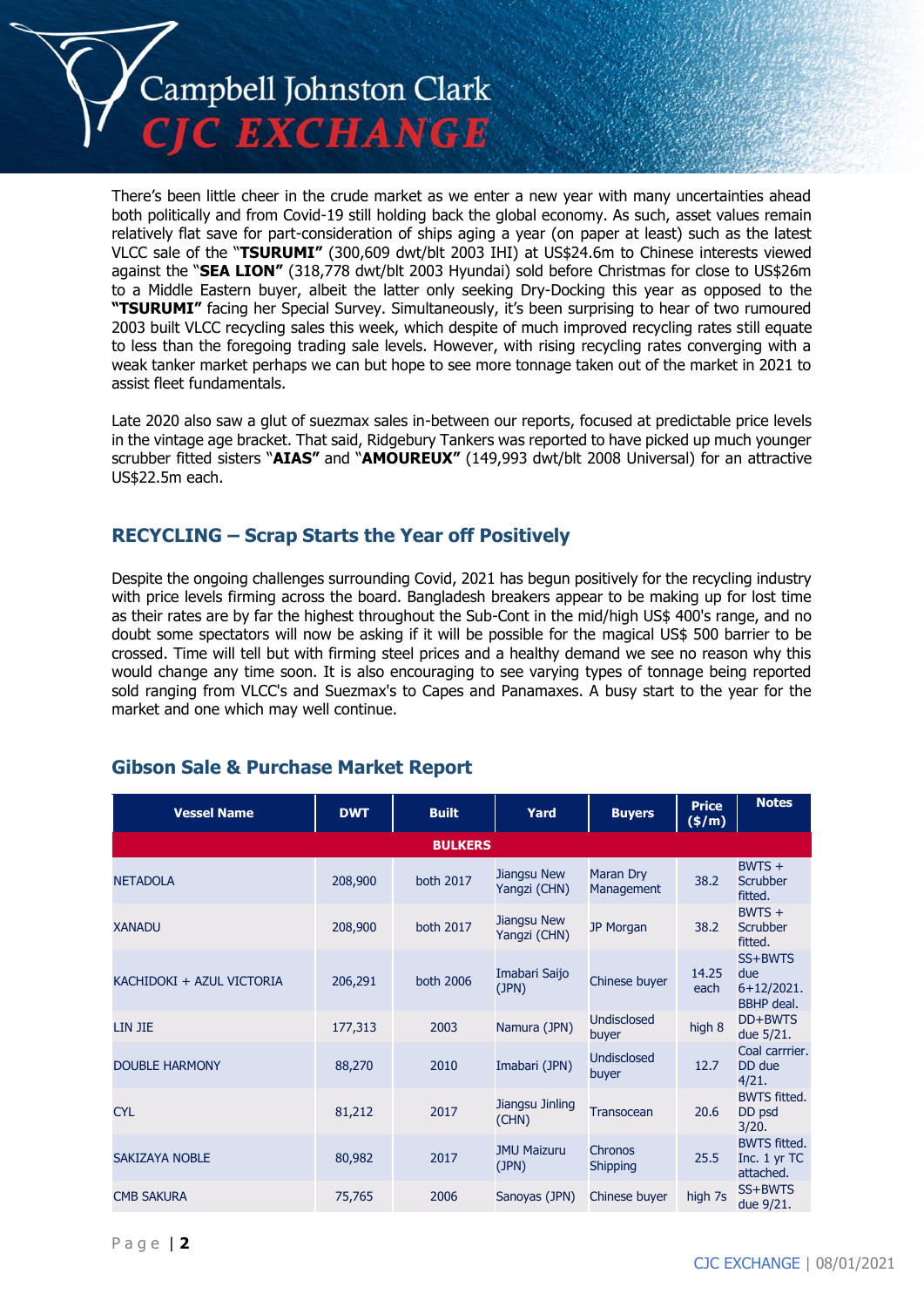## Campbell Johnston Clark<br>CJC EXCHANGE

| <b>CORAL SAPPHIRE</b>                                                                              | 76,627                     | 2006                          | Sasebo (JPN)                                                                     | <b>Undisclosed</b>              | 8                    | SS+BWTS                                                |
|----------------------------------------------------------------------------------------------------|----------------------------|-------------------------------|----------------------------------------------------------------------------------|---------------------------------|----------------------|--------------------------------------------------------|
|                                                                                                    |                            | 2001                          | Samho (KRS)                                                                      | buyer                           |                      | due 4/21.<br>SS due 5/21.                              |
| <b>OCEANIS</b>                                                                                     | 75,247                     |                               |                                                                                  | Chinese buyer<br>Undisclosed    | 5.75                 | <b>BWTS fitted.</b><br>SS+BWTS                         |
| <b>VERY MARIA</b>                                                                                  | 73,910                     | 2001                          | Namura (JPN)                                                                     | buyer                           | 5.5                  | due 9/21.                                              |
| <b>SBI PHOEBE</b>                                                                                  | 63,275                     | 2016                          | Chengxi (CHN)                                                                    | Eagle Bulk                      | 17.65                | SS due 7/21.<br><b>BWTS</b><br>+Scrubber<br>fitted.    |
| TR NIKLAS + TR PRINCE + TR<br><b>PRINCESS</b>                                                      | 63,500                     | 2014+2015+2015                | Jiangsu Hantong Genco Shipping<br>(CHN)                                          | & Trading                       | 54 en<br>bloc(S)     | Swap deal.                                             |
| <b>ULTRA PROSPERITY</b>                                                                            | 61,645                     | 2010                          | Oshima Zosen<br>(JPN)                                                            | <b>Undisclosed</b><br>buyer     | 11.95                | DD due<br>7/21.                                        |
| <b>AMSTEL OSPREY</b>                                                                               | 61,330                     | 2014                          | Iwagi (JPN)                                                                      | <b>Undisclosed</b><br>buyer     | 16.3                 | SS psd 2/20.                                           |
| <b>SAGE SYMPHONY</b>                                                                               | 57,949                     | 2012                          | Tsuneishi Cebu<br>(PHI)                                                          | Greek buyer                     | 12.65                | DD psd<br>5/20.                                        |
| <b>SAM LION</b>                                                                                    | 57,700                     | 2012                          | <b>STX Jinhae</b><br>(KRS)                                                       | Ningbo Ocean<br><b>Shipping</b> | 10.35(A)             | Auction sale.                                          |
| <b>DENSA COUGAR</b>                                                                                | 57,592                     | 2012                          | <b>STX Jinhae</b><br>(KRS)                                                       | Eurobulk                        | 10.2                 | Tier II. No<br>BWTS.                                   |
| <b>BALABAN</b>                                                                                     | 56,753                     | 2009                          | <b>COSCO</b><br>Guangdong<br>(CHN)                                               | Chinese buyer                   | low 8                | SS+BWTS<br>psd. 11/19.<br>Already<br>renamed.          |
| PORT CANTON                                                                                        | 56,745                     | 2012                          | <b>COSCO</b><br>Zhoushan (CHN) buyer                                             | Undisclosed                     | 9.75                 | Tier II. No<br>BWTS.                                   |
| <b>GLOVIS MADONNA</b>                                                                              | 56,708                     | 2013                          | <b>Tianjin Xingang</b><br>(CHN)                                                  | Chinese buyer                   | mid-high DD due<br>9 | 2/21.                                                  |
| <b>AMSTEL EAGLE</b>                                                                                | 56,108                     | 2014                          | Oshima Zosen<br>(JPN)                                                            | <b>Norden</b>                   | low <sub>14</sub>    | SS psd 8/19.                                           |
| <b>BALTIC COUGAR</b>                                                                               | 53,432                     | 2009                          | Yangzhou<br>Dayang (CHN)                                                         | <b>Undisclosed</b><br>buyer     | 7.6                  | SS psd 6/19.<br><b>BWTS fitted.</b>                    |
| <b>SAKURA OCEAN</b>                                                                                | 38,239                     | 2011                          | Imabari (JPN)                                                                    | Undisclosed<br>buyer            | 10.9                 | SS due 6/21.<br><b>BWTS fitted.</b>                    |
| GENCO AVRA + GENCO MARE +<br><b>GENCO SPIRIT</b><br>BALTIC COVE + GENCO OCEAN<br><b>BALTIC FOX</b> | 34,400<br>34,400<br>31,883 | all 2011<br>both 2010<br>2020 | <b>SPP Tongyeong</b><br>(KRS)<br><b>SPP Tongyeong</b><br>(KRS)<br>Hakodate (JPN) | <b>Tufton Oceanic</b>           | (S)                  | 54 en bloc Swap deal.                                  |
| <b>AFRICAN TEIST</b>                                                                               | 33,343                     | 2014                          | Shin Kurushima<br>(JPN)                                                          | Greek buyer                     | 10.8                 | <b>BWTS fitted.</b>                                    |
| <b>UNION ANTON</b>                                                                                 | 32,077                     | 2010                          | Hakodate (JPN) GS Maritime                                                       |                                 | 8.3                  | SS+BWTS<br>psd 2/20.                                   |
| <b>ALERCE N</b>                                                                                    | 29,756                     | 2001                          | Shikoku (JPN)                                                                    | Lebanese<br>buyer               | 3.8                  |                                                        |
|                                                                                                    |                            | <b>TANKERS</b>                |                                                                                  |                                 |                      |                                                        |
| <b>TSURUMI</b>                                                                                     | 300,609                    | 2003                          | IHI (JPN)                                                                        | Chinese buyer                   | 24.6                 | SS+BWTS<br>due 9/21.                                   |
| <b>TONOS</b>                                                                                       | 159,997                    | 2003                          | Samsung (KRS)                                                                    | <b>Undisclosed</b><br>buyer     | 16                   | DD due<br>1/21. BWTS<br>included but<br>not installed. |
| <b>RIDGEBURY PALLAS</b>                                                                            | 159,195                    | 2005                          | Hyundai Ulsan<br>(KRS)                                                           | Seven Islands                   | 17.2                 | SS+BWTS<br>due 1/21.                                   |
| AIAS + AMOUREUX                                                                                    | 149,993                    | both 2008                     | Universal (JPN)                                                                  | Ridgebury<br><b>Tankers</b>     | 22.5 each            | <b>Scrubber</b><br>fitted.                             |
| <b>CRIMSON</b>                                                                                     | 146,645                    | 1998                          | Samsung (KRS)                                                                    | Chinese buyer                   | 11.5                 | DD due<br>8/21.                                        |
| OCEAN QUEST + OCEAN UNICORN                                                                        | 108,900                    | $2008 + 2009$                 | SWS (CHN)                                                                        | <b>Union Maritime</b>           | (A)                  | 15.3+15.7 Xihe judicial<br>sale.                       |
| <b>STAVANGER EAGLE</b>                                                                             | 105,355                    | 2009                          | Sumitomo (JPN)                                                                   | <b>Undisclosed</b><br>buyer     | 18.5                 | DD due<br>12/21.                                       |
| <b>MATUKU</b>                                                                                      | 50,143                     | 2016                          | <b>SPP Sacheon</b><br>(KRS)                                                      | Japanese buyer                  | 26.8                 | 15 yrs BB<br>back                                      |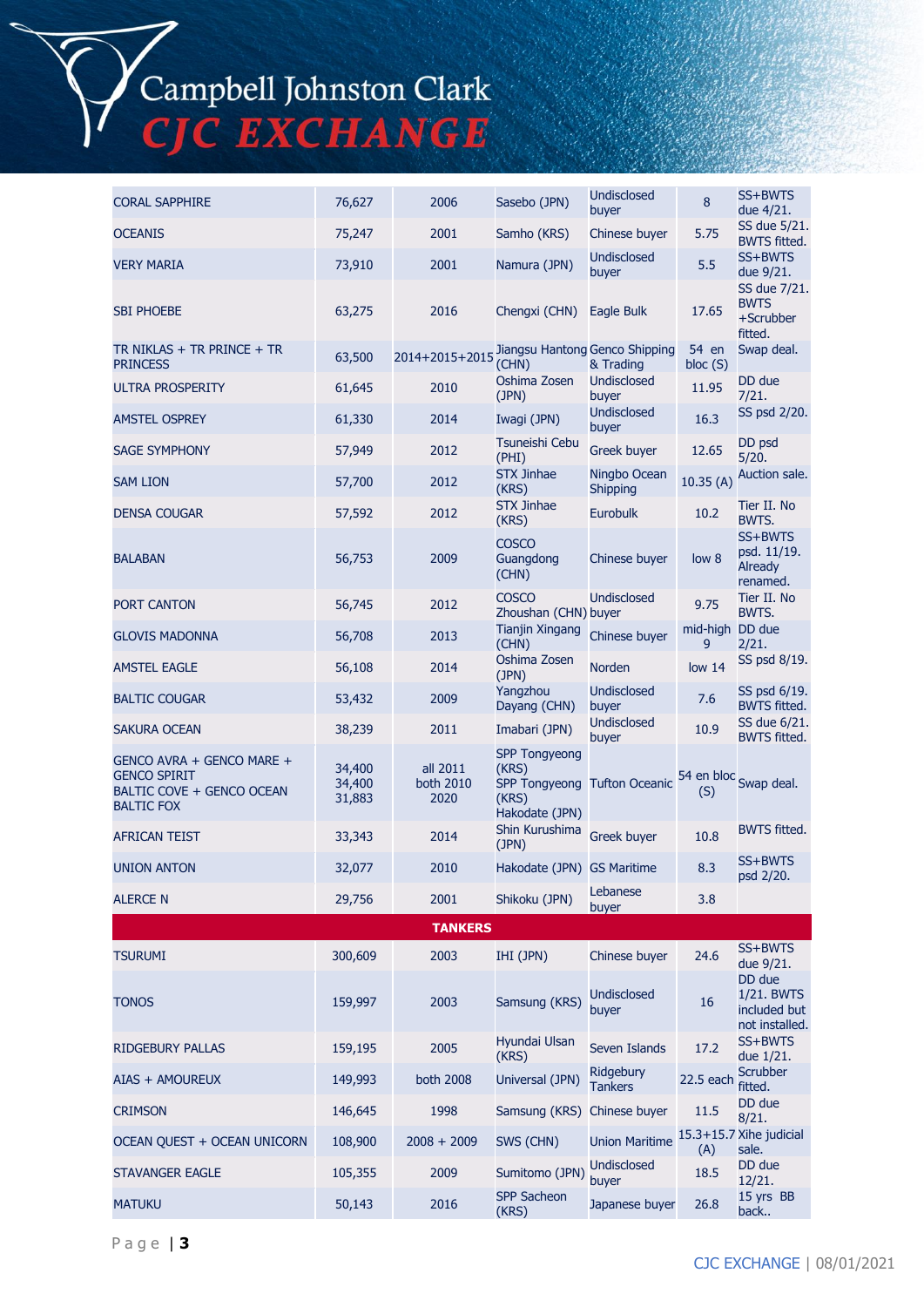# Campbell Johnston Clark<br>CJC EXCHANGE

|                                           |        |                                           |                        |                             |         | Purch/opt<br>from 5/22.                           |
|-------------------------------------------|--------|-------------------------------------------|------------------------|-----------------------------|---------|---------------------------------------------------|
| <b>FS SINCERITY</b>                       | 48,023 | 2009                                      | Iwagi (JPN)            | Bangladeshi<br>buyer        | 13.8    | Pump-room.<br>Clean<br>trading.                   |
| <b>ARDMORE SEAMARINER</b>                 | 45,726 | 2006                                      | Minami Nippon<br>(JPN) | <b>Undisclosed</b><br>buyer | 10      | Pump-room.<br>SS+BWTS<br>due 10/21.<br><b>CPP</b> |
|                                           |        | <b>CONTAINERS / RO-RO / REEFERS / PCC</b> |                        |                             |         |                                                   |
| ADRIAN SCHULTE + ASTRID<br><b>SCHULTE</b> | 90,443 | both 2009                                 | Hyundai Ulsan          | <b>Taiwanese</b>            |         | 7,241 TEU.                                        |
|                                           |        |                                           | (KRS)                  | buyer                       | 35 each | Gearless.                                         |
| <b>SILVIA</b>                             | 55,497 | 2004                                      | Hyundai Ulsan<br>(KRS) | <b>Technomar</b>            | 12      | 4132 TEU.<br>Gearless.                            |

#### **NEWBUILDING ORDERS**

| <b>Ordering Client</b>     |                           | Vessel Type Size / No. of<br>units | <b>Shipyard</b><br>(Country)     | <b>Delivery</b> | <b>Price</b><br>\$m\$ | <b>Notes</b>                                  |  |  |
|----------------------------|---------------------------|------------------------------------|----------------------------------|-----------------|-----------------------|-----------------------------------------------|--|--|
| <b>BULKERS</b>             |                           |                                    |                                  |                 |                       |                                               |  |  |
| Kumiai Navigation          | <b>Ultramax</b>           | 64,000 dwt x 1                     | Oshima (JPN)                     | 2023            |                       | <b>EEDI Phase</b><br>3 compliant.             |  |  |
| Ningbo Marine              | <b>Supramax</b>           | 49,800 dwt x 3                     | China Merchants<br>Jinling (CHN) | 2022            | 27.8                  | For<br>domestiic<br>power plant<br>operation. |  |  |
|                            |                           | <b>TANKERS</b>                     |                                  |                 |                       |                                               |  |  |
| <b>Continental Bitumen</b> | <b>Asphalt</b><br>Carrier | 21,500 dwt x 2                     | <b>Wuhu Shipyard</b><br>(CHN)    | 2022-2023       |                       | <b>LNG dual</b><br>fuel $+$<br>battery.       |  |  |
| <b>GAS</b>                 |                           |                                    |                                  |                 |                       |                                               |  |  |
| Bocomm Leasing             | Container                 | 24,000 TEU x 2                     | Jiangnan (CHN)                   | 2023            |                       | <b>Against MSC</b><br>charter.                |  |  |
| Bocomm Leasing             | Container                 | 24,000 TEU x 2                     | <b>Hudong</b><br>Zhonghua(CHN)   | 2023            |                       | <b>Against MSC</b><br>charter.                |  |  |

#### **Recycling Activity**

| <b>Vessel Name</b>                    | <b>BUILT</b> | <b>DWT</b>               | <b>LWT</b> | <b>Delivery</b>   | <b>Price</b><br>$(*)$ lwt $)$ | <b>Notes</b> |  |
|---------------------------------------|--------------|--------------------------|------------|-------------------|-------------------------------|--------------|--|
| <b>VLCC</b>                           |              |                          |            |                   |                               |              |  |
| <b>EURODESTINY</b>                    | 2003 / Japan | 303,896                  | 39,734     | Pakistan          | 440                           |              |  |
| <b>GEMINI</b>                         | 1999 / Korea | 310,139                  | 42,253     | <b>Bangladesh</b> |                               |              |  |
| <b>CAPESIZE</b>                       |              |                          |            |                   |                               |              |  |
| AN LI                                 | 2000 / Japan | 170,387                  | 24,604     | as-is Singapore   | 415                           |              |  |
| <b>PANAMAX BULK / SELF DISCHARGER</b> |              |                          |            |                   |                               |              |  |
| <b>CAROL HK</b>                       | 1990 / Korea | 77,549                   | 13,400     | <b>Bangladesh</b> | 478                           |              |  |
| <b>BERNI HK</b>                       | 1991 / Korea | 77,449                   | 13,400     | <b>Bangladesh</b> | 478                           |              |  |
|                                       |              | <b>BULK CARRIER</b>      |            |                   |                               |              |  |
| <b>JIAN HUI</b>                       | 1997 / Japan | 44,124                   | 7,586      | <b>Bangladesh</b> | 470 net                       |              |  |
| <b>CROWN VICTORY</b>                  | 1994 / Korea | 43,980                   | 8,572      | <b>Bangladesh</b> |                               |              |  |
|                                       |              | <b>GENERAL DRY CARGO</b> |            |                   |                               |              |  |
| <b>DALIAN</b>                         | 2004 / China | 29,827                   | 12,291     | <b>Bangladesh</b> | 477                           |              |  |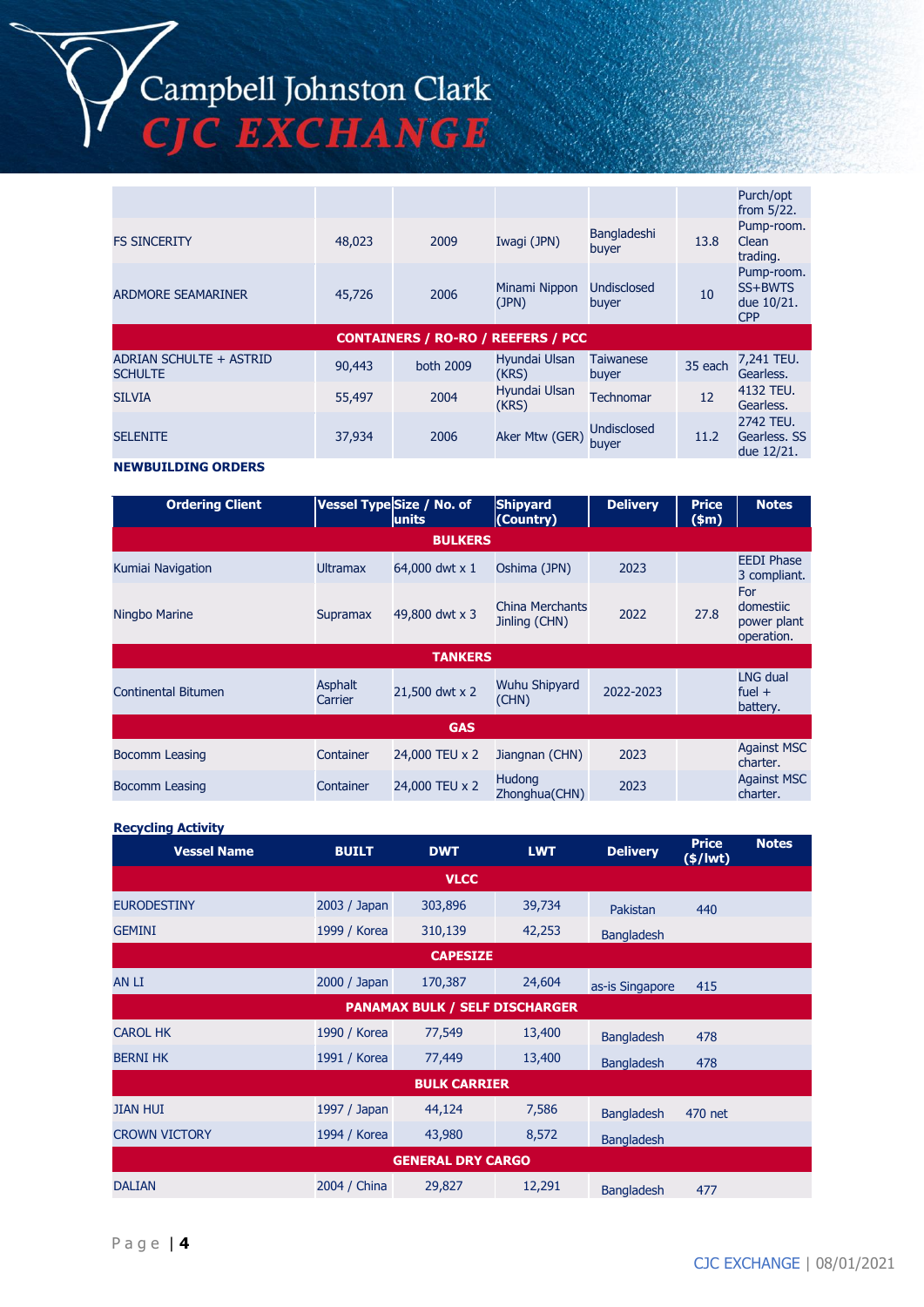### Campbell Johnston Clark **CJC EXCHANGE**

| <b>SUEZMAX</b>       |              |         |        |                 |     |                               |
|----------------------|--------------|---------|--------|-----------------|-----|-------------------------------|
| <b>ATAULFO ALVES</b> | 2000 / Korea | 152,980 | 22,110 | as-is Indonesia |     |                               |
| <b>LNG</b>           |              |         |        |                 |     |                               |
| <b>SENSHU MARU</b>   | 1984 / Japan | 69,594  | 30,296 | India           | 523 | <b>HKC Green</b><br>Recycling |

#### **Recycling Prices (US\$/LWT)**

|                                | <b>Bangladesh</b> | <b>Pakistan</b> | India   | <b>Turkey</b> |
|--------------------------------|-------------------|-----------------|---------|---------------|
| Tank/Cont/Ro-Ro/Capes/LPG/PCC  | 460/475           | 440/450         | 415/430 | 275/285       |
| Dry Cargo/Bulk/Tween/Gen Cargo | 445/460           | 420/430         | 400/410 | 270/280       |

**Newbuild and Second Hand Values** (\$ million)

|                            | <b>Newbuild</b>  | 5 Year Old  | 10 Year Old |
|----------------------------|------------------|-------------|-------------|
| <b>Tankers</b>             |                  |             |             |
| <b>VLCC</b>                | 85               | 65.5        | 45          |
| <b>SUEZMAX</b>             | 56               | 45          | 30.5        |
| <b>AFRAMAX</b>             | 45               | 34          | 21          |
| <b>MR</b>                  | 34               | 27          | 17.25       |
| <b>Bulkers</b>             |                  |             |             |
| <b>CAPESIZE</b>            | $46.5^{\circ}$   | 27          | 18          |
| <b>KAMSARMAX / PANAMAX</b> | $25^{\wedge}$    | 21          | 14.5k / 13p |
| <b>ULTRAMAX / SUPRAMAX</b> | $23.5u^{\wedge}$ | 18.5u/15.5s | 11.5s       |
| <b>HANDYSIZE</b>           | $22.5^{\circ}$   | 15          | 9.25        |
|                            |                  |             |             |

| <b>Indices</b> |                        |
|----------------|------------------------|
|                | C.O.B<br><b>Friday</b> |
|                |                        |
|                |                        |
|                |                        |
| <b>BDI</b>     | 1606                   |
|                |                        |
| \$/Yen         | 103.80                 |
|                |                        |
| <b>VLCC</b>    | 30                     |
|                | AG/East (basis 2020    |
| TD3 (WS)       | rates)                 |
|                |                        |

^=Chinese price (otherwise based upon Japanese / Korean country of build)

This report has been produced for general information and is not a replacement for specific advice. While the market information is believed to be reasonably accurate, it is by its nature subject to limited audits and validations. No responsibility can be accepted for any errors or any consequences arising therefrom. No part of the report may be reproduced or circulated without our prior written approval. © E.A. Gibson Shipbrokers Ltd 2020.

## CJC Market News



Campbell Johnston Clark (CJC) is a medium-sized international law firm advising on all aspects of the shipping sector, from ship finance to dry shipping and comprehensive casualty handling, and all that happens in between. Today, we have offices in London, Newcastle, Singapore and Miami.

#### **Crew Change Restrictions Tighten in Wake of New COVID-19 Variant**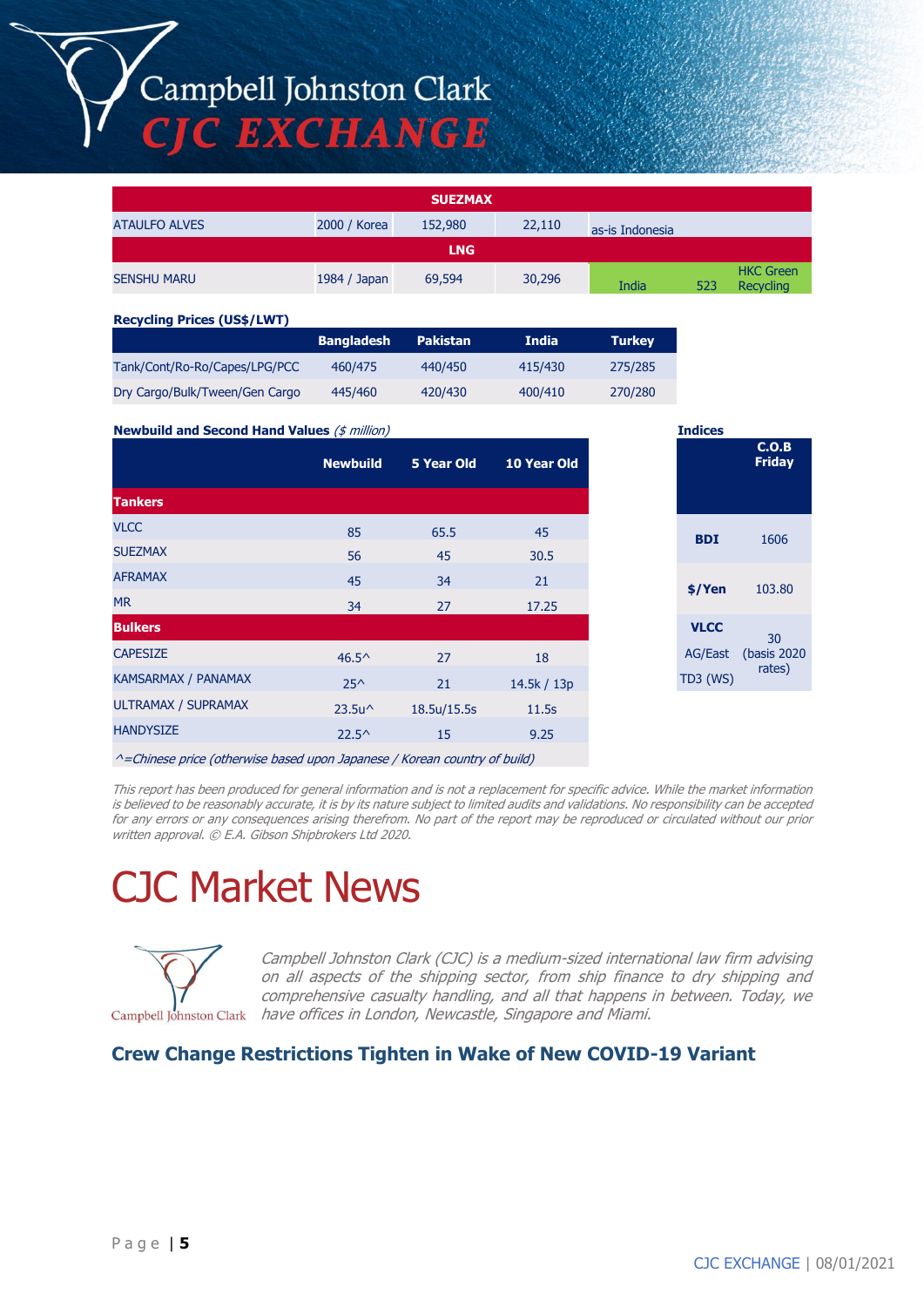ampbell Johnston Clark **EXCHANGE** 



The first week of 2021 has seen a tightening of crew change restrictions around the world, as a new variant of COVID-19 has continued to emerge, particularly in the UK and South Africa.

**Japan** have been refusing entry to visitors of any nationality from abroad since 28<sup>th</sup> December 2020 and the country is also expected to shortly end bilateral business travel agreements with China, South Korea, Vietnam, the Philippines, Taiwan, Thailand, Australia and Singapore.

**Singapore** recently banned entry to seafarers who have sailed to the UK or South Africa within the last 14 days, and those on direct or connecting flights from the two countries.

**Indonesia** has advised that foreigners will be prohibited from entering the country and the disembarkation of foreign crew in the Batam area has been suspended until 14<sup>th</sup> January.

**Mauritius** is prohibiting crew on board ships calling at Port Louis, who have travelled to or from the UK and South Africa within the last 15 days, from entering or transiting.

**The Philippines** have gone as far as implementing an absolute ban on seafarers from 21 nations. Seafarers will be restricted from entering the Philippines for the first two weeks of 2021 from countries including Denmark, France, Germany, Hong Kong, Japan, Singapore, South Korea, the UK and US.

The COVID-19 pandemic has created a huge challenge for the shipping industry and related crew changes in major ports worldwide. As this new variant emerges, global crew movement is only likely to get more difficult as countries impose further restrictions and international flights are cancelled.

#### **Ireland Increases Direct Freight Shipments to European Mainland Post Brexit**



Many companies ship items between Ireland and continental Europe by way of Britain, with about 150,000 lorries passing via what is called the UK "land bridge" annually. Doing so by way of swift sea crossings between Dublin and Holyhead after which Dover to Calais offers the quickest path to marketplace for merchants.

But the end of the UK transition period on December 31 means truckers now face new checks as they leave EU territory to enter

Britain from Ireland or France and then return to the bloc after passing through the UK. This has prompted nervousness about paperwork at ports and potential chaos on the busy Dover-Calais route.

Such risks were highlighted shortly before Christmas when France closed the Dover-Calais crossing due to concerns about a highly transmissible new coronavirus strain, leading to huge tailbacks in which hundreds of Irish truckers were left stranded in Britain.

Although sailing times are longer on direct sea crossings to the continent, worries about Brexit had already spurred many Irish exporters and importers to make use of increased capacity on such routes. The Irish Maritime Development Office has advised exporters and importers to examine alternatives to the land bridge since 2019. Several new direct freight services have been introduced since 2018 linking Ireland with ports in France, the Netherlands, Spain and Portugal — despite the availability of swifter roll-on roll-off capacity on the land bridge.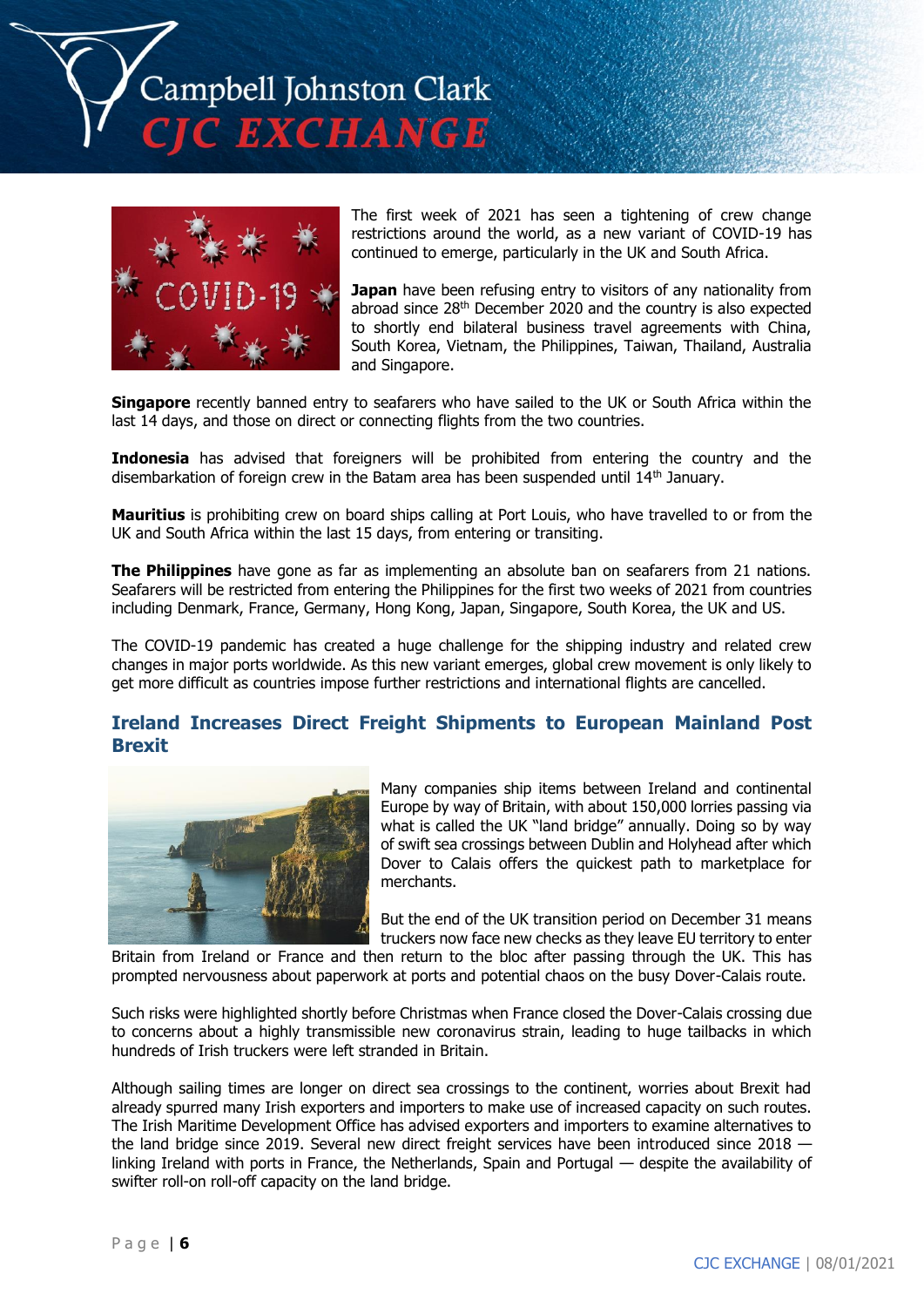

#### **Zim Eyes New York IPO**



Zim Integrated Shipping Services, the world's 10th largest container shipping company, is currently weighing up the possibility of an initial public offering in New York. The Israeli-headquartered company may look to capitalise on various market conditions which include a strong containership market, their chartering rather than ownership business model, and their market value of around \$1.5bn.

Zim is ideally positioned for an IPO given how attractive liner rates currently are. Even if they experience some deflation going forwards, rates would likely remain at attractive levels to investors. Additionally, as highlighted in the deal prospectus, Zim operates an "asset light model". This reflects the ratio of vessels owned to chartered in, which stands at around 1:69. This in turn leads to a less volatile business model, where charter-in market rates are hedged against hire rates. Both rates will either rise or fall, minimising any volatility that would otherwise be caused by such fluctuations.

There is therefore a strong possibility that this IPO will go ahead. If so, it would be the first offering for any mainstream shipowner in the last five years, since the Gener8 Maritime IPO of 2015.

#### **Orders for Larger Container Vessels Flood in**



Ocean Network Express has reportedly signed a letter of intent for a 15-year charter of six brand new ultra large container ships (ULCS). The letters were signed with Shoei Kisen Kaisha Ltd, the shipowning division of Imabari Shipbuilding, a Japanese yard. If finalised, the vessels will be built by Japanese shipbuilders Imabari Shipbuilding and Japan Marine United Corporation.

The capacity of the vessels are expected to be greater than

24,000 TEUs each and will be expected for delivery sometime in 2023 or 2024. ONE, which is owned by NYK, MOL and K-Line, states that the vessels are in line with their strategy of operating bigger vessels which are modern and efficient. Intriguingly, ONE states that these vessels will have a unique hull design which would allow for more cargo and at the same time, decrease fuel consumption. They expect this to boost competitiveness in the market.

This news comes as a Chinese yard was awarded a construction contract for two 24,000 TEU ULCSs. Hudong Zhonghua Shipbuilding (Group) Co Ltd, which is a subsidiary company of China State Shipbuilding Corporation, stated that the vessels with their current expected specification, will be the world's largest vessels possessing the largest TEU capacity (expected to be 24,100 TEUs specifically) and largest deadweight tonnage. In September 2020, Hudong-Zhonghua delivered the world's largest LNG-powered vessel to CMA CGM. The vessel, the CMA CGM "JACQUES SAADE", has a capacity of 23,000 TEU.

Bigger containerships are expected to be in demand by shipowners because of the attractiveness of reduced cost per unit and better efficiency operational wise.

## For more information, please contact: